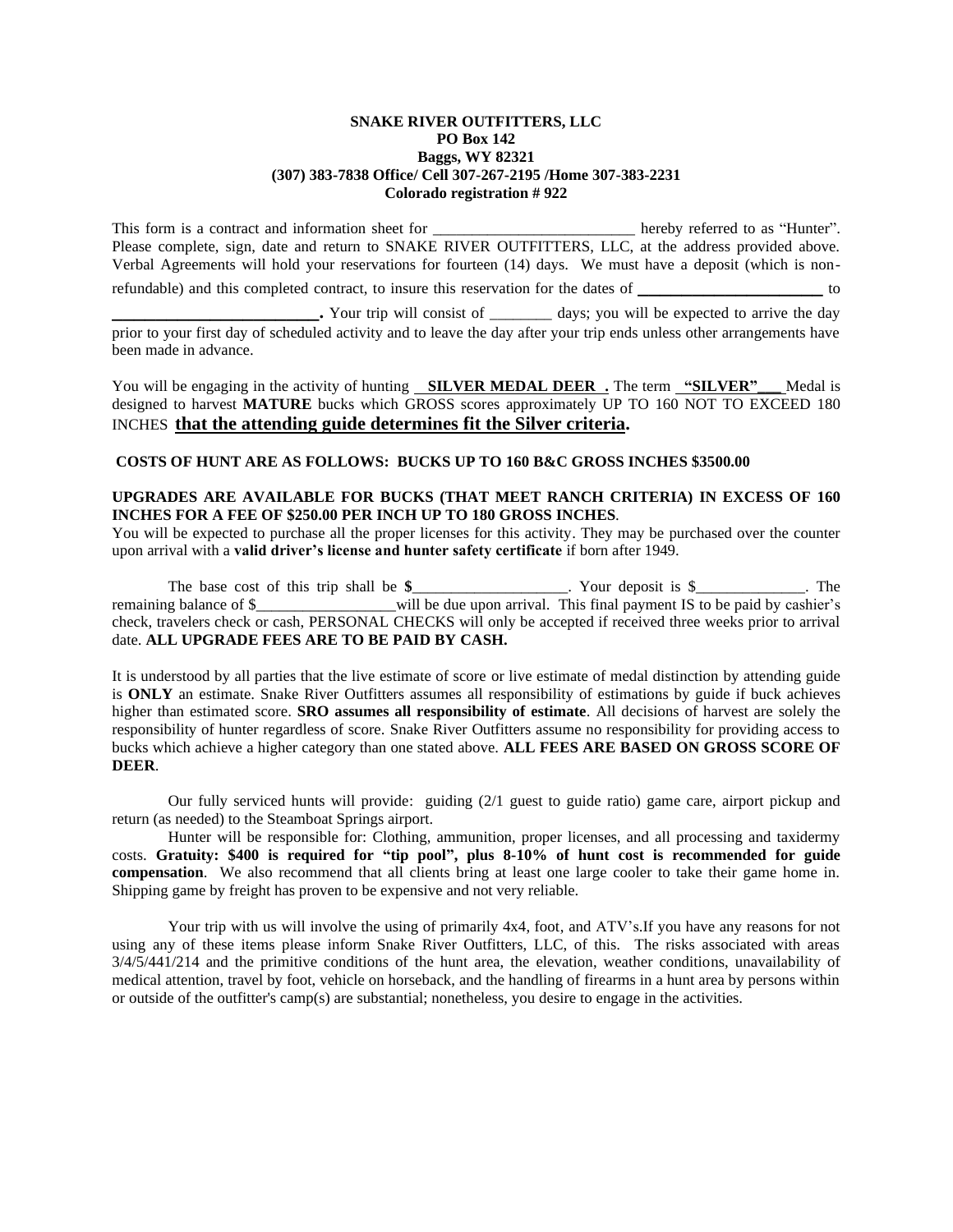Please list the following information:

| Date of Birth: ________________ Height: ________________________ Weight: ___________________________    |  |
|---------------------------------------------------------------------------------------------------------|--|
|                                                                                                         |  |
| List any medication you will be taking during your trip, along with any medication you are allergic to: |  |

 $\overline{a}$  , and the state of the state of the state of the state of the state of the state of the state of the state of the state of the state of the state of the state of the state of the state of the state of the state o